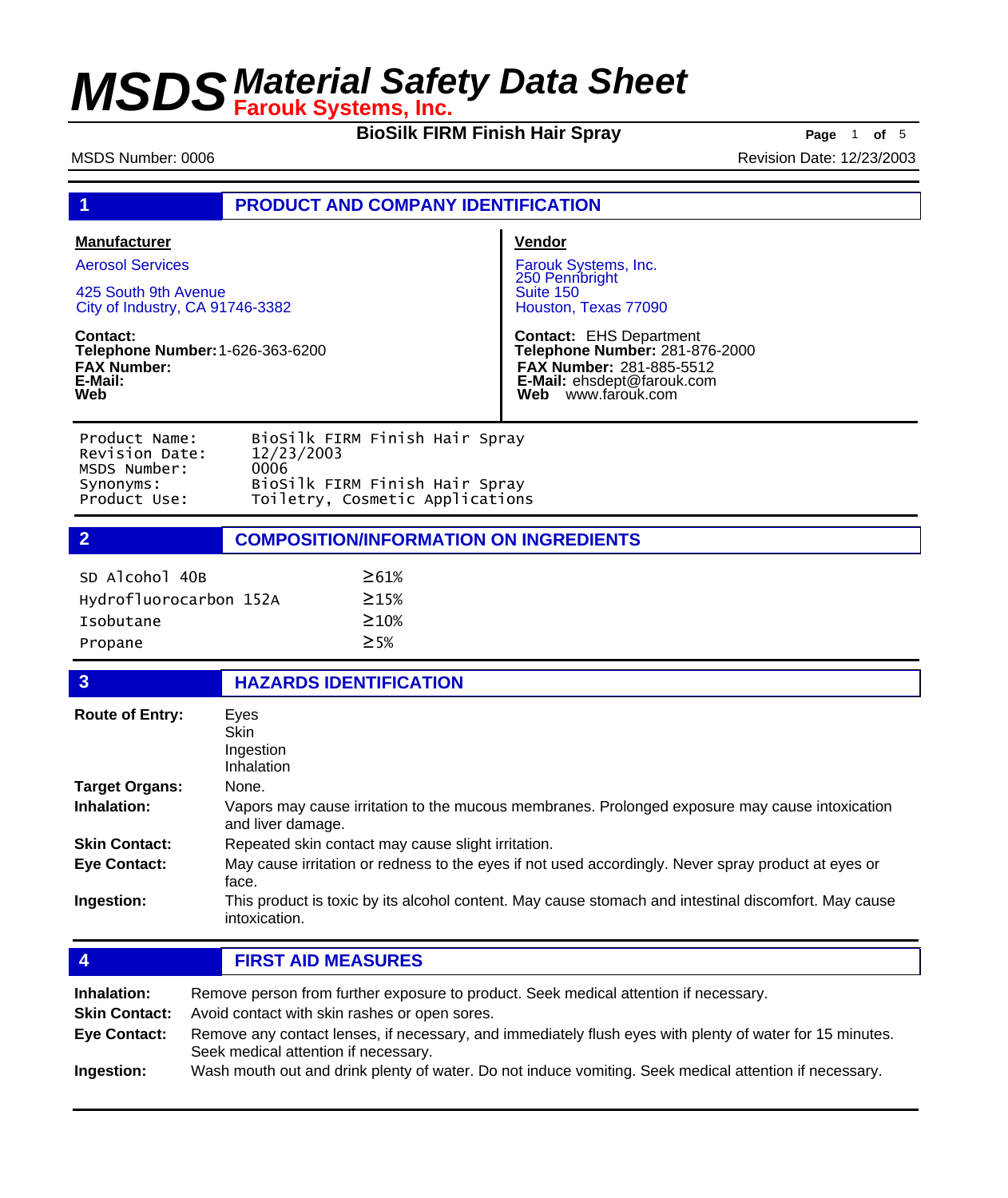**BioSilk FIRM Finish Hair Spray Page** <sup>2</sup> **of** <sup>5</sup>

MSDS Number: 0006 **Revision Date: 12/23/2003** Revision Date: 12/23/2003

### **5 FIRE FIGHTING MEASURES**

FLASHPOINT AND METHOD: >105° F TAG Open Cup AUTO IGNITION TEMP: N/A FLAMMABLE CLASS:

 NFPA rating of 3. BURNING RATE OF SOLID: Not available

GENERAL HAZARDS: Evacuate personnel downwind of fire to avoid inhalation of fumes and smoke. Do not use while smoking. Do not crush or puncture containers. Keep away from children. Do not use near open flames or heated surfaces.

EXTINGUISHING METHODS: Chemical type foam, CO2(Carbon Dioxide), Dry Chemical, Water Fog

FIRE FIGHTING PROCEDURES: This product is a flammable substance. However, hazardous decomposition and combustion products may be formed in a fire situation. Cool exposed containers with water spray to prevent overheating.

FIRE FIGHTING EQUIPMENT: Respiratory and eye protection are required for fire fighting personnel. Full protective equipment (Bunker Gear) and self contained breathing apparatus (SCBA) should be used for all indoor fires and significant outdoor fires. For small outdoor fires, which may be easily extinguished with a portable fire extinguisher, use of a SCBA may not be needed.

## **6 ACCIDENTAL RELEASE MEASURES**

SMALL SPILL: When a spill occurs, use absorbent material on the substance. Dispose of the material according to all local, state and federal regulations. Always use an absorbent material when cleaning up a spill.

ENVIRONMENTAL PRECAUTIONS: Avoid run-off or release into sewers, stormdrains and waterways.

GENERAL PRECAUTIONS: Remove containers away from oxidizing materials.

## **7 HANDLING AND STORAGE**

Use appropriate personal protective equipment as specified in Section 8. Handle in a manner consistent with good household/personal techniques and practices. **Handling Precautions:** Keep containers/bottles securely sealed when not in use. Store in cool/dry conditions that do not exceed room temperature. **Storage Requirements:**

### **8 EXPOSURE CONTROLS/PERSONAL PROTECTION** These recommendations provide general guideance for handling this product safely. Because specific use conditions may vary, safety procedures should be developed for each specific application of this product. When developing procedures, always consider potential waste, disposal and personal safety issues. **Engineering Controls:** EYES AND FACE: For reasonable foreseeable uses of this product, eye and face protection is not required. SKIN: For reasonable foreseeable uses of this product, skin protection is not required. RESPIRATORY: For reasonable foreseeable uses of this product, respiratory protection is not required. **Protective Equipment:** EXPOSURE GUIDELINES: Overexposure is unlikely. Since all parameters cannot be foreseen, the use of engineering controls to reduce exposure may be necessary.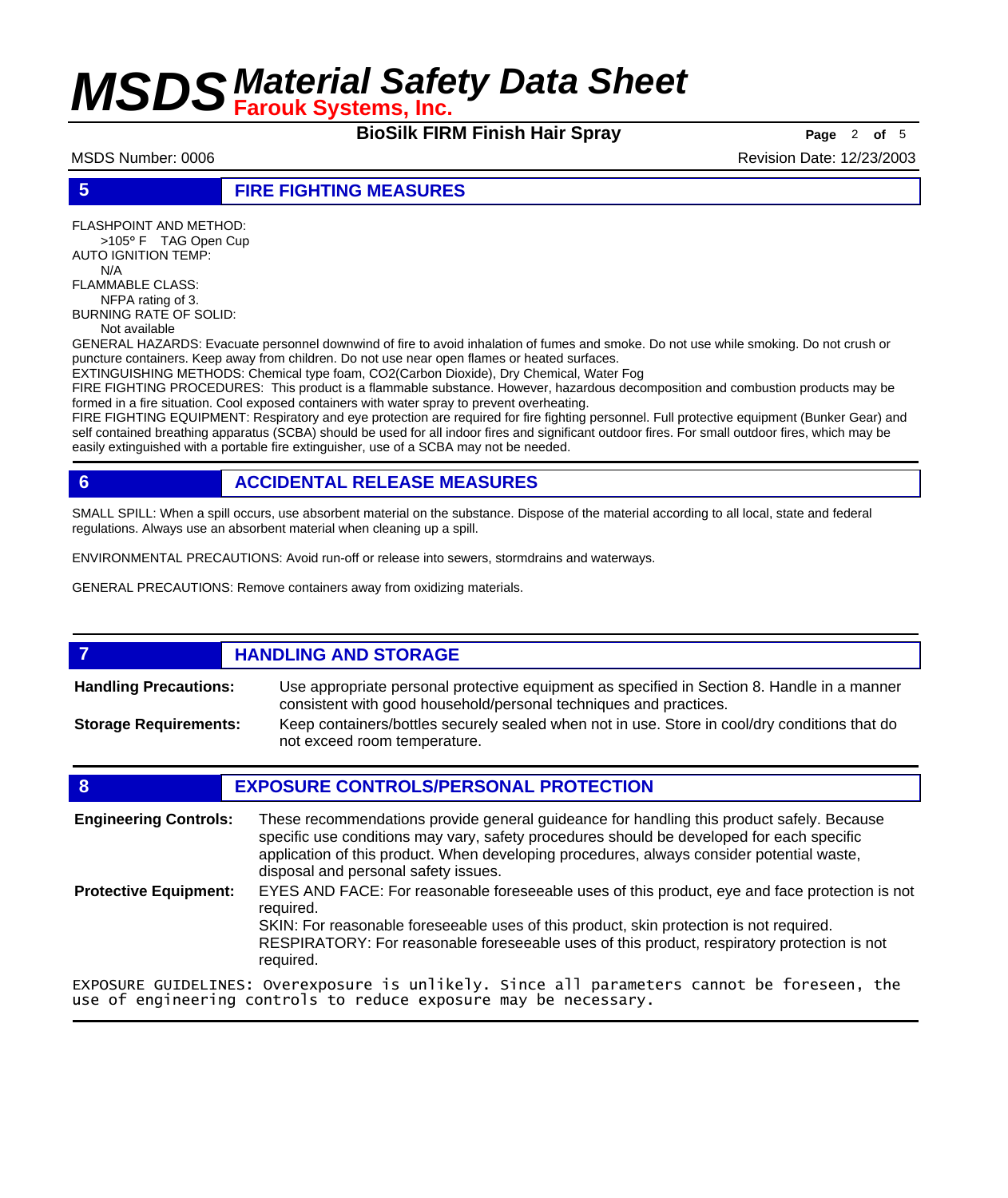**BioSilk FIRM Finish Hair Spray Page** 3 of 5

MSDS Number: 0006 **Revision Date: 12/23/2003** Revision Date: 12/23/2003

### **9 PHYSICAL AND CHEMICAL PROPERTIES**

**Appearance:** Clear, colorless to pale yellow liquid **Physical State:** Liquid **Odor:** Characteristic hairspray odor **pH:** About 6.5(1:10 Dilution in Water) **Vapor Pressure:** 58 PSIG @ 70° F **Vapor Density:** N/A

**Boiling Point:** >172° F **Freezing/Melting Pt.:** N/A **Solubility:** Disperses easily in water. **Spec Grav./Density:** 0.82

| 10                                       | <b>STABILITY AND REACTIVITY</b> |                                                                                                                                                   |
|------------------------------------------|---------------------------------|---------------------------------------------------------------------------------------------------------------------------------------------------|
| <b>Stability:</b>                        |                                 | YES                                                                                                                                               |
| <b>Conditions to avoid:</b>              |                                 | Extreme temperatures. Heat, sparks, flame and contact with strong oxidizing<br>liquids. This product is an aerosol and should not be incinerated. |
| Materials to avoid (incompatability):    |                                 | Keep away from oxidizing materials and flame.                                                                                                     |
| <b>Hazardous Decomposition products:</b> |                                 | Carbon Monoxide and unidentified organic compounds may be formed during<br>combustion.                                                            |
| <b>Hazardous Polymerization:</b>         |                                 | Will Not Occur.                                                                                                                                   |

**11 TOXICOLOGICAL INFORMATION**

ACUTE: DERMAL LD50: Not available. ORAL LD50: Not available. INHALATION LC50: Not available. EYE EFFECTS: This product may cause irritation to eyes if not used under normal conditions. TARGET ORGANS: NONE. SENSITIZATIONS: Not available. CARCINOGENICITY: IARC: Listed by IARC - No. NTP: Listed by NTP - No. OSHA: Listed by OSHA - No.

MUTAGENICITY: Not available. REPRODUCTIVE EFFECTS: None. TERATOGENIC EFFECTS: Not available.

### **12 ECOLOGICAL INFORMATION**

ENVIRONMENTAL DATA: Not available. ECOTOXICOLOGICAL INFO: Not available. DISTRIBUTION: Not available. CHEMICAL FATE INFO: Not available.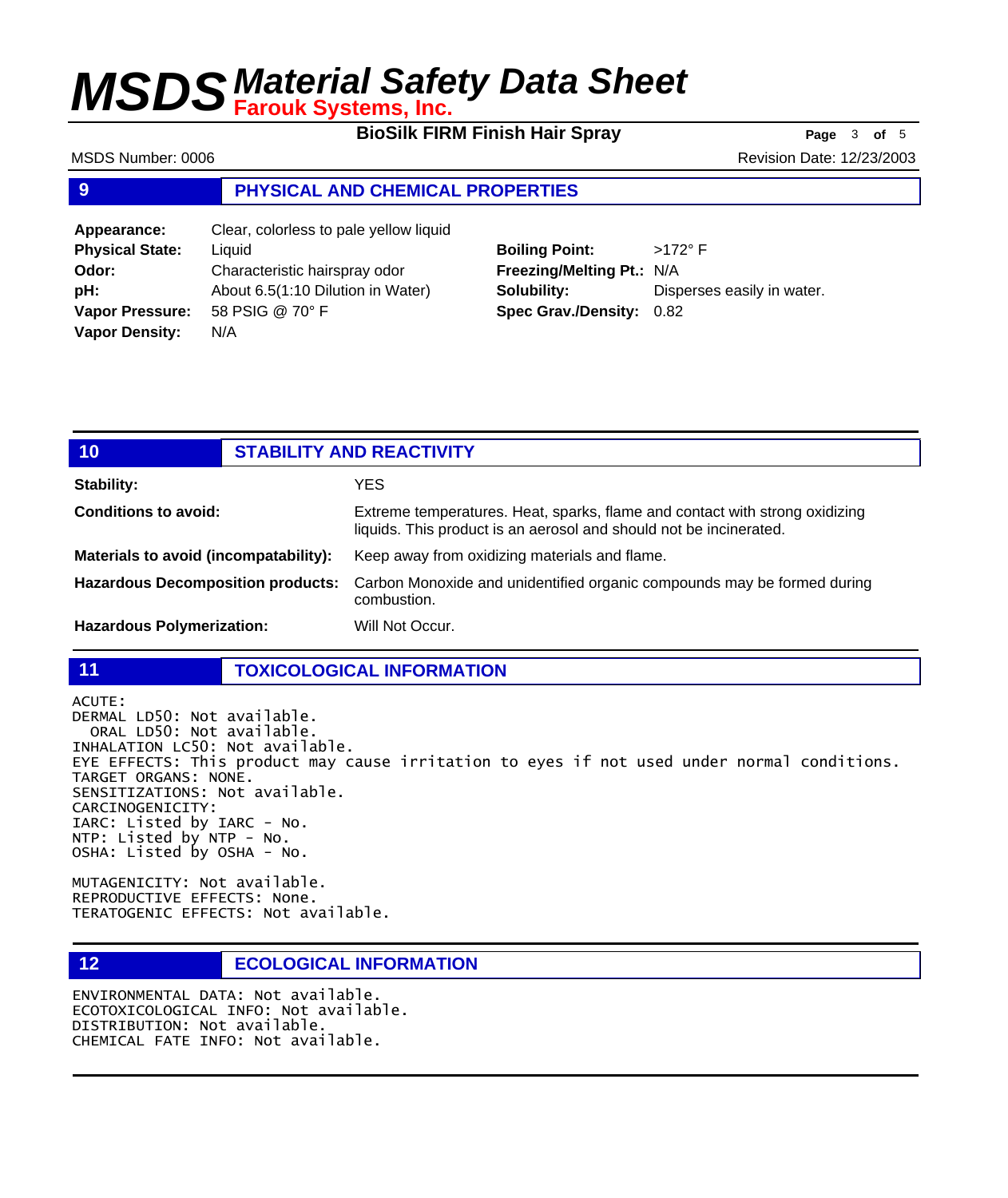**BioSilk FIRM Finish Hair Spray Page** <sup>4</sup> **of** <sup>5</sup>

MSDS Number: 0006 **Revision Date: 12/23/2003** Revision Date: 12/23/2003

### **13 DISPOSAL CONSIDERATIONS**

US EPA Waste Number and Descriptions:

DISPOSAL METHOD: Controlled release of diluted product into a biological wastewater treatment plant. COMPONENT WASTE NUMBER: No EPA Waste Numbers are applicable for this product's components. DISPOSAL INSTRUCTIONS: Dispose of waste material according to local, state and federal rules and regulations.

**14 TRANSPORT INFORMATION**

This product is regulated as a hazardous material by the United States (DOT) or Canadian (TDG) transportation regulations.

DOT CLASSIFICATION: Shipping Name: Consumer Commodity Class: ORM-D

IMDG CLASSIFICATION: Shipping Name: AEROSOLS, UN1950, Limited Quantities Class: 2.1

IATA CLASSIFICATION: Shipping Name: Consumer Commodity, ID 8000 Class: 9, Miscellaneous Pkg Inst - 910

Inside the United States CHEMTREC

1-800-424-9300 1-703-527-3887

## **15 REGULATORY INFORMATION**

UNITED STATES: SARA TITLE III (Superfund Amendments and Reauthorization Act) 311/312 HAZARD CATEGORIES Fire: No. Pressure Generating: No. Reactivity: No. Acute: No. 313 REPORTABLE INGREDIENTS: Not applicable. TITLE III NOTES: None. CERCLA(Comprehensive Response, Compensation, and Liability Act) CERCLA RQ: None. TSCA(Toxic Substance Release Act) TSCA REGULATORY: All ingredients are listed in the TSCA Inventory. CANADA: WHMIS(WORKER HAZARDOUS MATERIAL INFORMATION SYSTEM) This product is WHMIS controlled. CANADIAN INGREDIENT DISCLOSURE LIST: This product contains Ethanol, which is listed on the "Ingredient Disclosure List". CANADIAN ENVIRONMENTAL PROTECTION ACT: All intentional ingredients are listed on the DSL(Domestic Substance List). EUROPEAN COMMUNITY: EU REGULATORY: All intentional ingredients are listed on the European's EINECS Inventory.

STATE REGULATIONS: Not available.

LOCAL REGULATIONS: Not available.